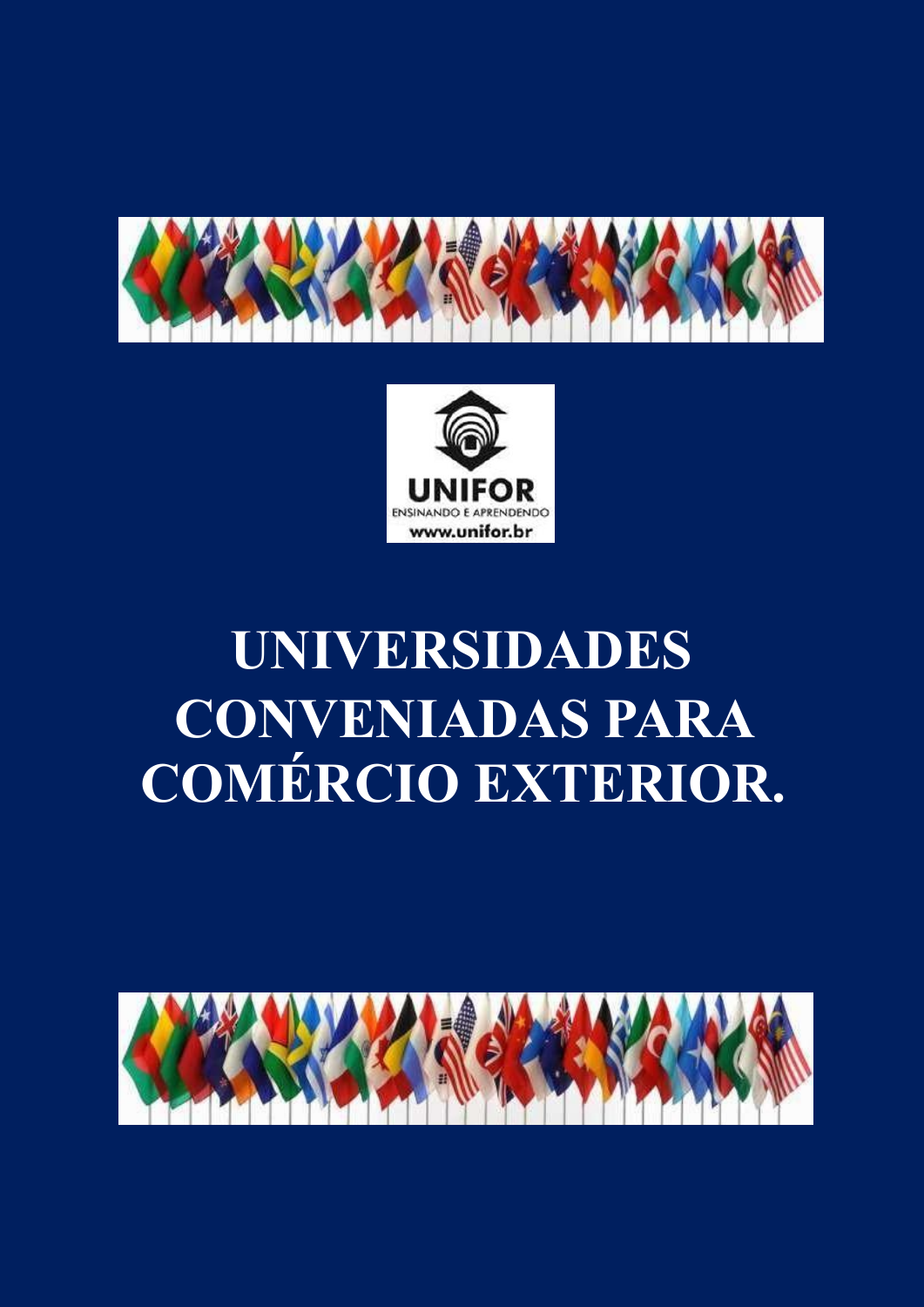#### **ALEMANHA:**

BERLIN SCHOOL OF ECONOMICS AND LAW

DEGGENDORF INSTITUTE OF TECHNOLOGY

FULDA UNIVERSITY OF APPLIED SCIENCES

KARLSRUHE UNIVERSITY OF APPLIED SCIENCES

OSNABRÜCK UNIVERSITY OF APPLIED SCIENCES

TECHNICAL UNIVERSITY OF COLOGNE

NBS - NORTHERN BUSINESS SCHOOL

#### **ARGENTINA:**

UNIVERSIDAD BLAS PASCAL

# ÁUSTRIA:

MANAGEMENT CENTER INNSBRUCK THE ENTREPRENEURIAL SCHOOL

### **BÉLGICA**

HAUTE ECOLE DE LE PROVINCE DE LIÈGE

# **BOLÍVIA:**

UNIVERSIDAD PRIVADA DE SANTA CRUZ LA SIERRA

### **CANADÁ**

UNIVERSITÉ CONCORDIA

UNIVERSITÉ DU QUÉBEC À MONTRÉAL \*\*\*

#### **CHINA:**

**XIAMEN UNIVERSITY** 

#### **COLOMBIA**

POLITÉCNICO GRANCOLOMBIANO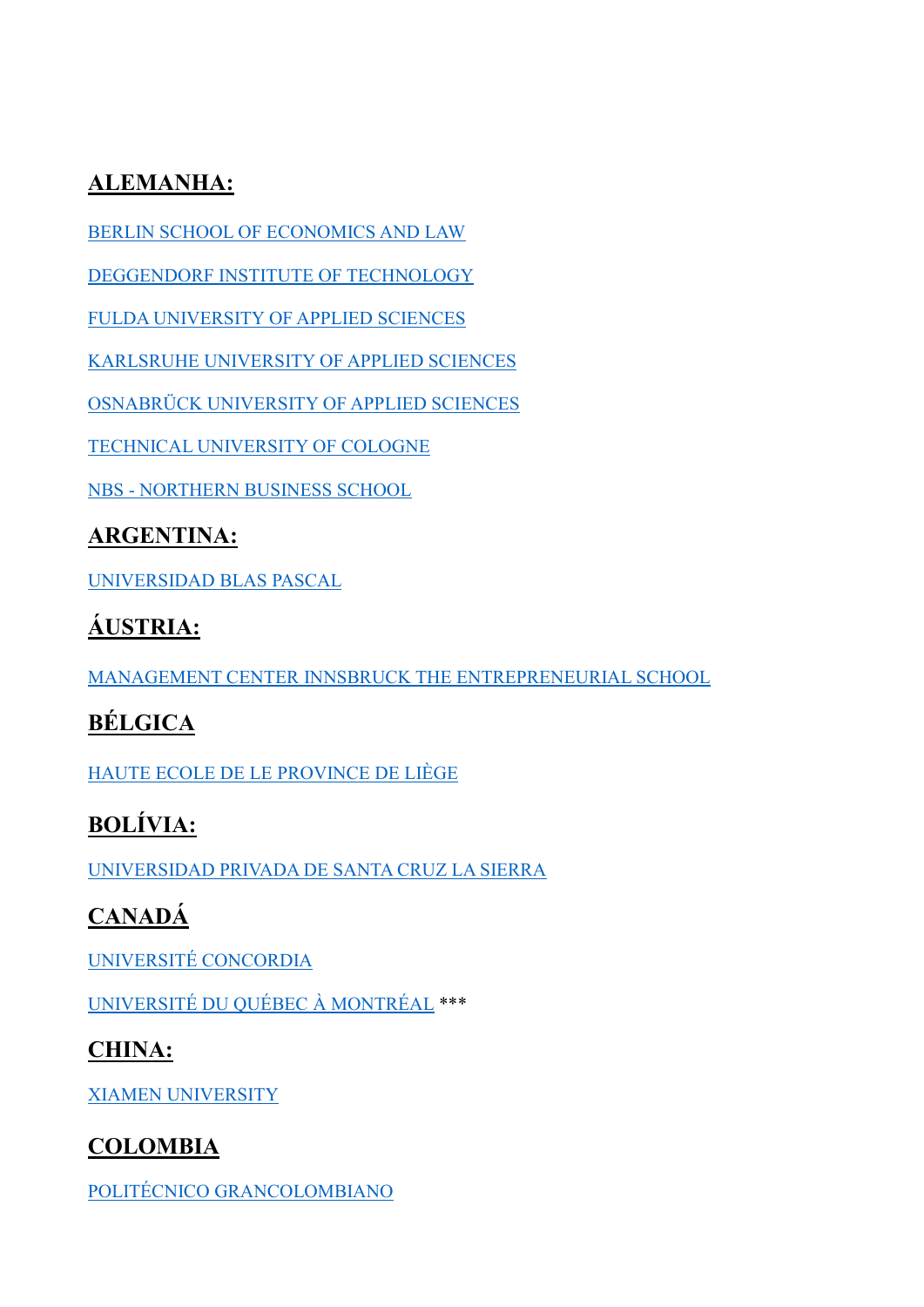#### [UNIVERSIDAD AUTONOMA DE OCCIDENTE](https://sitios.uao.edu.co/admisiones/mercadeo-y-negocios-internacionales/)

[UNIVERSIDAD DE LA SALLE](https://www.lasalle.edu.co/finanzas-comercio-internacional)

[UNIVERSIDAD DE IBAGUÉ](http://negociosinternacionales.unibague.edu.co/)

#### **CORÉIA DO SUL:**

INHA [UNIVERSITY](http://www.inha.ac.kr/mbshome/mbs/eng/subview.do?id=eng_020101000000)

[SOOKMYUNG WOMEN'S UNIVERSITY](http://www.sookmyung.ac.kr/sookmyungen/1848/subview.do)

#### **ESPANHA:**

[UNIVERSIDAD MIGUEL HERNÁNDEZ DE ELCHE](https://www.umh.es/contenido/Visitantes/:Grado/datos_es.html)

#### **HOLANDA:**

[ROTTERDAM UNIVERSITY OF APPLIED SCIENCES](https://www.rotterdamuas.com/programmes/exchange/)

#### **EUA:**

[UNIVERSITY OF THE INCARNATE WORD](https://www.uiw.edu/hebsba/bachelor-of-business/international-business.html)

[UNIVERSITY OF WISCOSIN-PARKSIDE](https://www.uwp.edu/learn/programs/globalmanagementminor.cfm)

#### **FRANÇA:**

ISC PARIS – [GRANDE ECOLE DE COMMERCE DE PARIS](https://international.iscparis.com/bachelor/the-3-year-program/)

[L'ÉCOLE SUPÉRIEURE DE COMMERCE ET DÉVELOPPMENT 3A](http://www.ecole3a.edu/formation/bac-4-5-manager-de-projets-internationaux/)

[UNIVERSITÉ DE REIMS CHAMPAGNE-ARDENNE](https://www.univ-reims.fr/)

[L'ÉCOLE DE MANAGEMENT DE NORMANDIE](https://em-normandie.com/fr/bachelor-en-management-international)

[EDC PARIS BUSINESS SCHOOL](https://www.edcparis.edu/en/programs/grande-ecole-programs)

# **ITÁLIA:**

[UNIVERSITÀ DEGLI STUDI DI PALERMO](http://internationalstudents.unipa.it/target/international-students/en/educational-offer---activities/new-page/)

[UNIVERSITÀ DEGLI STUDI DI MILANO BICOCCA](https://www.unimib.it/unimib-international/bachelor-and-masters/international-economics)

[UNIVERSITÀ DEGLI STUDI DI PARMA](https://en.unipr.it/ugov/degree/5067)

[UNIVERSITÀ DEGLI STUDI DI SASSARI](https://www.uniss.it/)